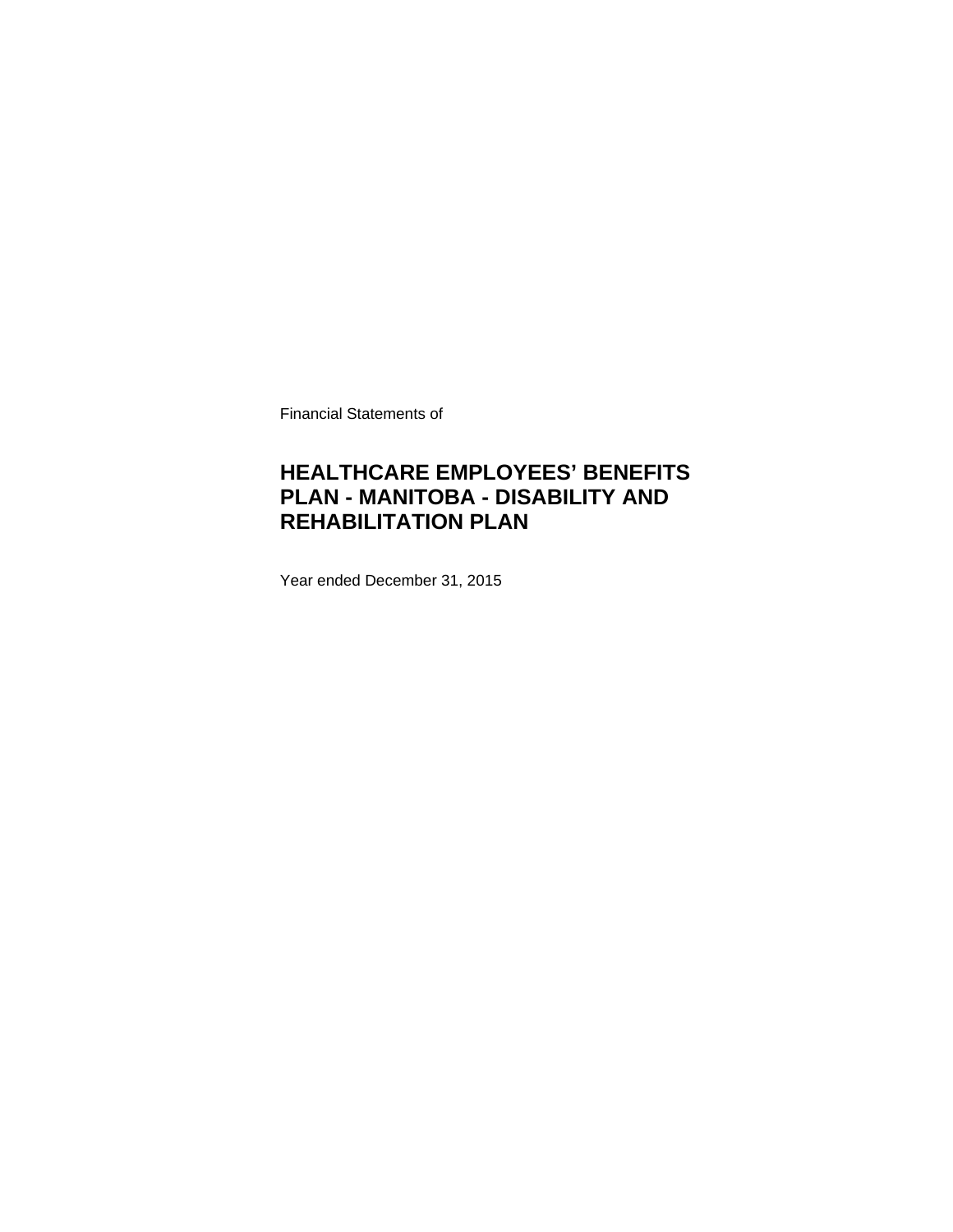

**KPMG LLP** Suite 2000 - One Lombard Place Winnipeg MB R3B 0X3 Canada

Telephone Fax Internet

(204) 957-1770 (204) 957-0808 www.kpmg.ca

### **INDEPENDENT AUDITORS' REPORT**

To the Board of Trustees of Healthcare Employees' Benefits Plan - Manitoba - Disability and Rehabilitation Plan

We have audited the accompanying financial statements of the Healthcare Employees' Benefits Plan - Manitoba - Disability and Rehabilitation Plan, which comprise the statement of financial position as at December 31, 2015, the statements of changes in net assets available for benefits and changes in benefit obligations for the year then ended, and notes, comprising a summary of significant accounting policies and other explanatory information.

#### *Management's Responsibility for the Financial Statements*

Management is responsible for the preparation and fair presentation of these financial statements in accordance with Canadian accounting standards for pension plans, and for such internal control as management determines is necessary to enable the preparation of financial statements that are free from material misstatement, whether due to fraud or error.

### *Auditors' Responsibility*

Our responsibility is to express an opinion on these financial statements based on our audit. We conducted our audit in accordance with Canadian generally accepted auditing standards. Those standards require that we comply with ethical requirements and plan and perform the audit to obtain reasonable assurance about whether the financial statements are free of material misstatement.

An audit involves performing procedures to obtain audit evidence about the amounts and disclosures in the financial statements. The procedures selected depend on our judgment, including the assessment of the risks of material misstatement of the financial statements, whether due to fraud or error. In making those risk assessments, we consider internal control relevant to the entity's preparation and fair presentation of the financial statements in order to design audit procedures that are appropriate in the circumstances, but not for the purpose of expressing an opinion on the effectiveness of the entity's internal control. An audit also includes evaluating the appropriateness of accounting policies used and the reasonableness of accounting estimates made by management, as well as evaluating the overall presentation of the financial statements.

We believe that the audit evidence we have obtained is sufficient and appropriate to provide a basis for our audit opinion.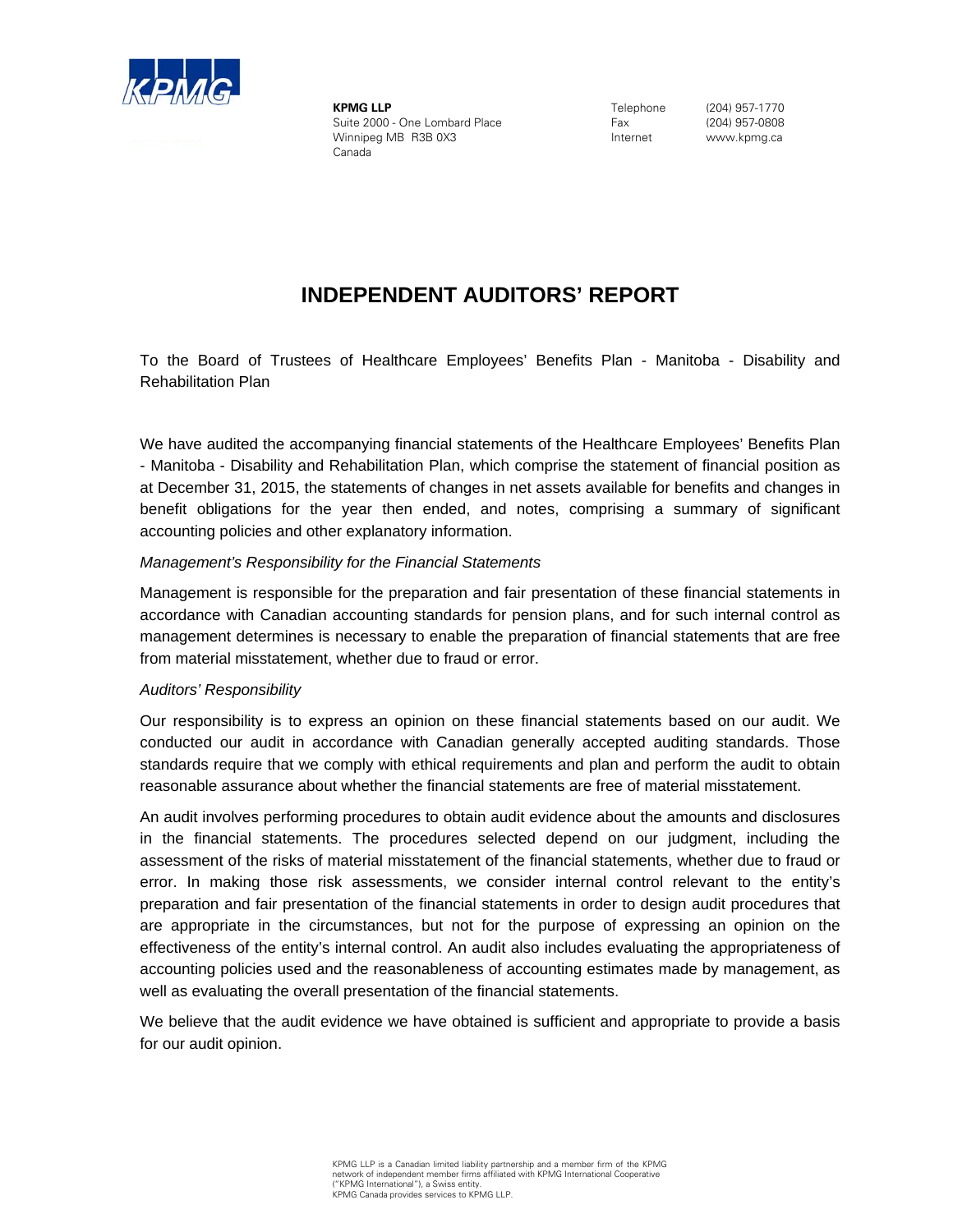

### *Opinion*

In our opinion, the financial statements present fairly, in all material respects, the financial position of Healthcare Employees' Benefits Plan - Manitoba - Disability and Rehabilitation Plan as at December 31, 2015, and its changes in net assets available for benefits and its changes in benefit obligations for the year then ended in accordance with Canadian accounting standards for pension plans.

 $kPMS$   $\mu P$ 

Chartered Professional Accountants

June 16, 2016 Winnipeg, Canada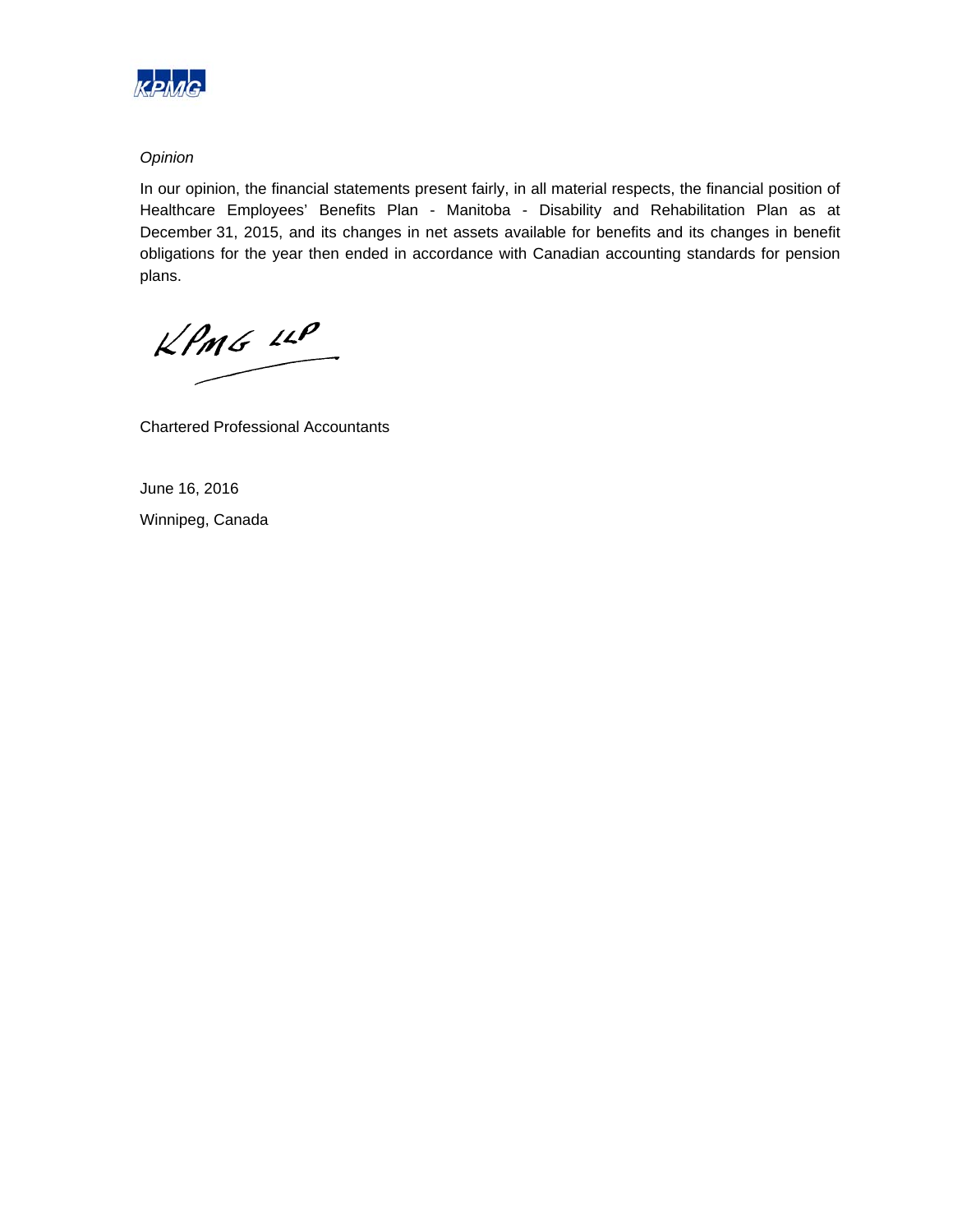**Statement of Financial Position** 

December 31, 2015, with comparative information for 2014

|                                                                                  | 2015            | 2014             |
|----------------------------------------------------------------------------------|-----------------|------------------|
| Assets                                                                           |                 |                  |
| Cash                                                                             | \$<br>5,251,136 | 9,031,199<br>S.  |
| Premiums receivable                                                              | 2,107,150       | 2,511,062        |
| Other receivables                                                                | 244,148         | 144,025          |
| Prepaid expenses                                                                 | 72,658          | 62,258           |
| Due from Manulife Financial (note 3)                                             | 52,288          | 69,963           |
| Investments (note 4)                                                             | 218,570,272     | 203,831,882      |
| <b>Total assets</b>                                                              | \$226,297,652   | \$215,650,389    |
| <b>Liabilities</b>                                                               |                 |                  |
| Claims payable and accrued liabilities                                           | S<br>1.028,224  | 965,095<br>\$    |
| Government remittances payable                                                   | 454,937         | 423,051          |
| Due to Healthcare Employees' Pension Plan - Manitoba<br>(note $13$ )             | 501,631         | 556,081          |
| Obligation for IBNR (note 7)                                                     | 21,220,000      | 20,176,000       |
| <b>Total liabilities</b>                                                         | 23,204,792      | 22,120,227       |
| Net assets available for benefits                                                | 203,092,860     | 193,530,162      |
| Actuarial value of benefit obligations (note 8):<br><b>Disabled lives</b>        | 121,401,000     | 118,401,000      |
| Commitment (note 14)                                                             |                 |                  |
| Excess of net assets available for benefits over<br>benefit obligations (note 9) | S<br>81,691,860 | 75,129,162<br>\$ |

See accompanying notes to financial statements.

Approved by the Trustees: Chair Vice-Chair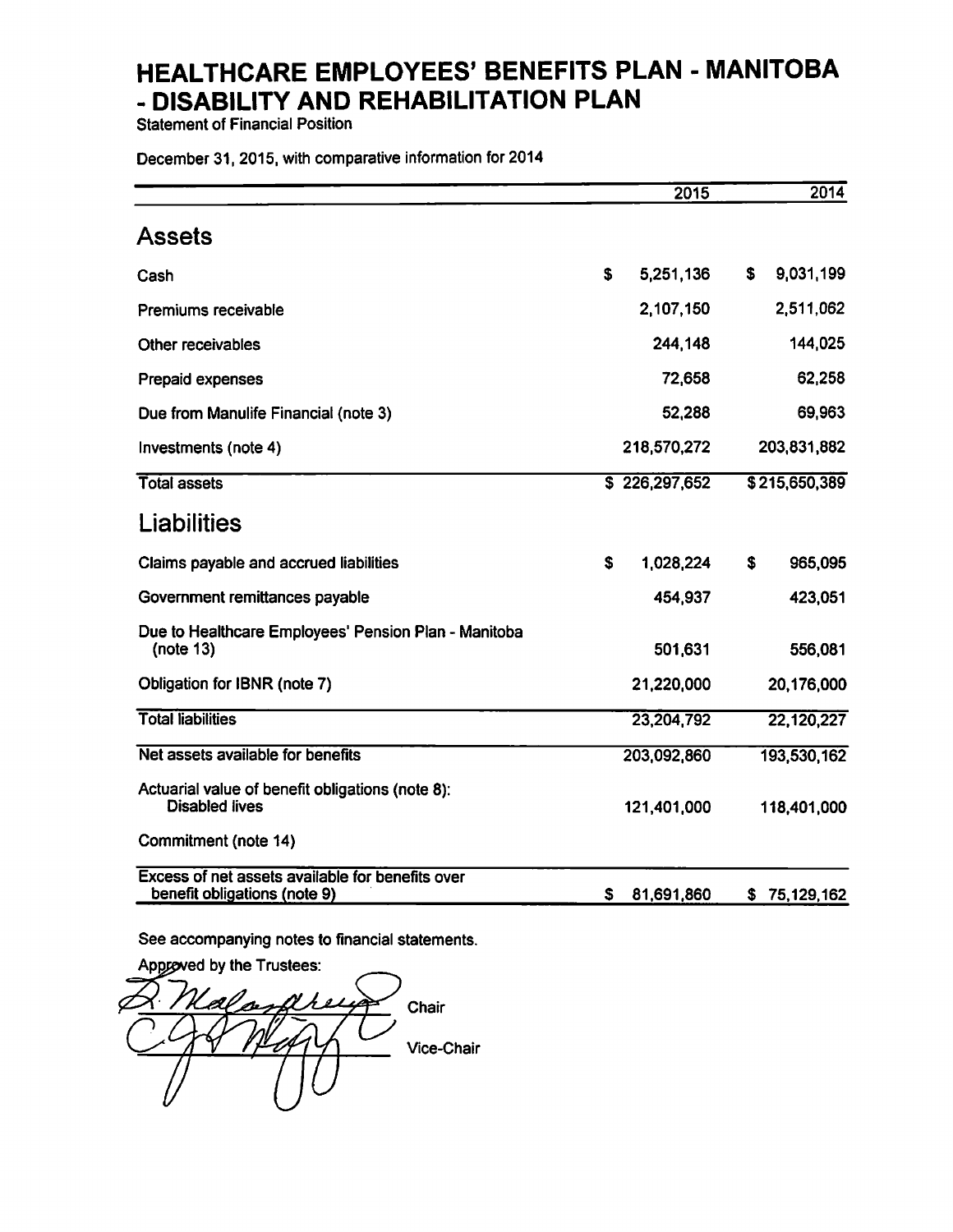Statement of Changes in Net Assets Available for Benefits

Year ended December 31, 2015, with comparative information for 2014

|                                                      | 2015             | 2014          |
|------------------------------------------------------|------------------|---------------|
| Increase in net assets:                              |                  |               |
| <b>Premiums</b>                                      | \$<br>44,166,212 | \$42,332,408  |
| Investment income                                    | 7,393,678        | 7,408,782     |
| Change in fair value of investments                  |                  | 8,465,245     |
|                                                      | 51,559,890       | 58,206,435    |
| Decrease in net assets:                              |                  |               |
| Claims incurred                                      | 32,905,067       | 31,512,593    |
| Claims-related expenses                              | 2,196,562        | 2,047,167     |
| Administrative expenses (notes 5 and 13)             | 5,476,096        | 5,427,103     |
| Change in fair value of investments                  | 375,467          |               |
|                                                      | 40,953,192       | 38,986,863    |
| Increase in net assets before change in obligation   |                  |               |
| for IBNR                                             | 10,606,698       | 19,219,572    |
| Change in obligation for IBNR                        | (1,044,000)      | 3,477,000     |
| Increase in net assets available for benefits        | 9,562,698        | 22,696,572    |
| Net assets available for benefits, beginning of year | 193,530,162      | 170,833,590   |
| Net assets available for benefits, end of year       | \$203,092,860    | \$193,530,162 |

See accompanying notes to financial statements.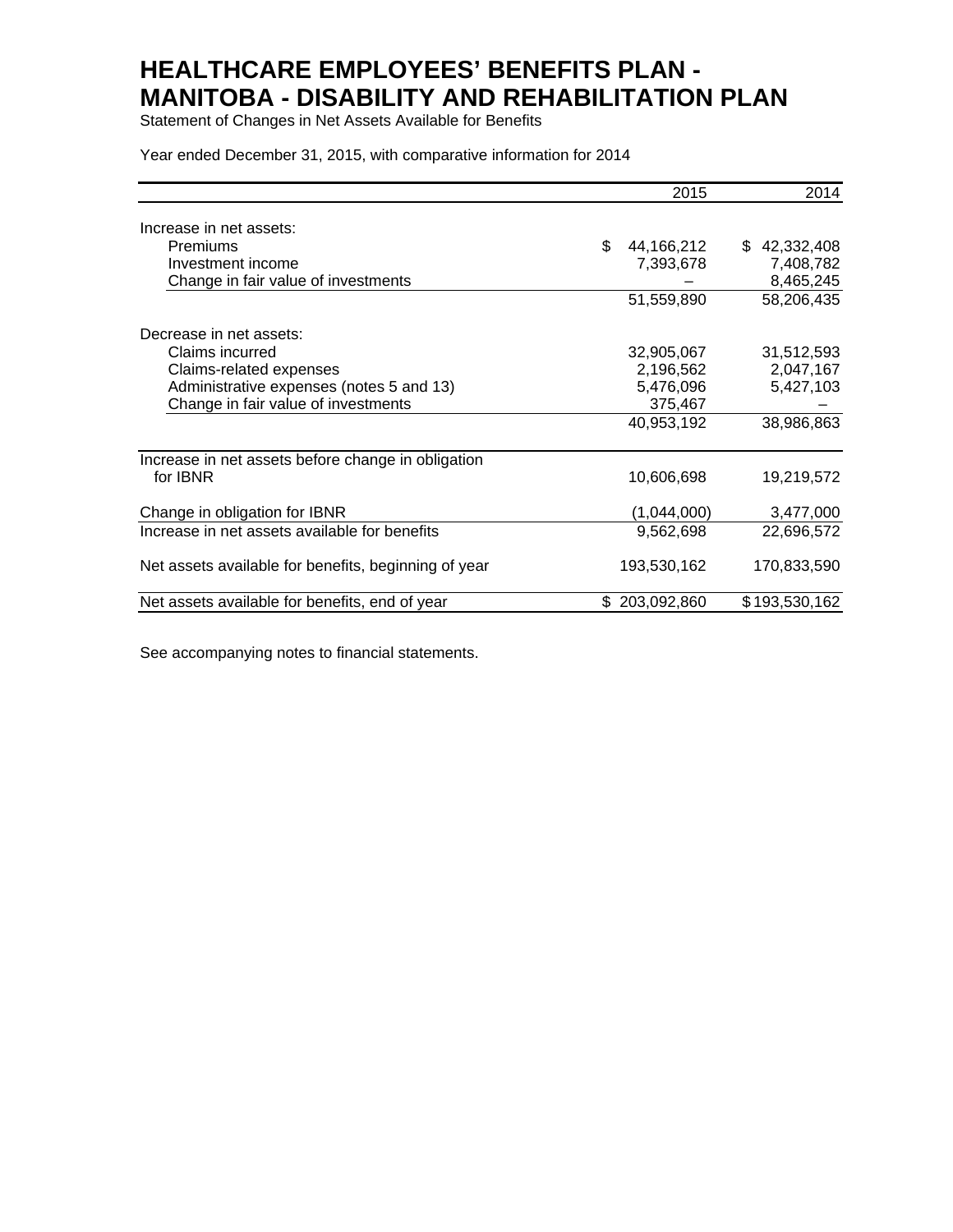Statement of Changes in Benefit Obligations

Year ended December 31, 2015, with comparative information for 2014

|                                                           | 2015           | 2014          |
|-----------------------------------------------------------|----------------|---------------|
| Actuarial value of benefit obligations, beginning of year | \$118,401,000  | \$107,429,000 |
| Claims accrued                                            | 44,166,000     | 42,332,000    |
| Claims paid and administrative expenses                   | (40, 578, 000) | (38,987,000)  |
| Interest accrued on benefits                              | 2,380,000      | 2,728,000     |
| Effect of experience gains and losses                     | (5,801,000)    | 1,072,000     |
| Effect of addition of cost of living benefits             | 2,595,000      | 1,732,000     |
| Effect of change in valuation basis                       | 238,000        | 2,095,000     |
| Actuarial value of benefit obligations, end of year       | 121,401,000    | \$118,401,000 |

See accompanying notes to financial statements.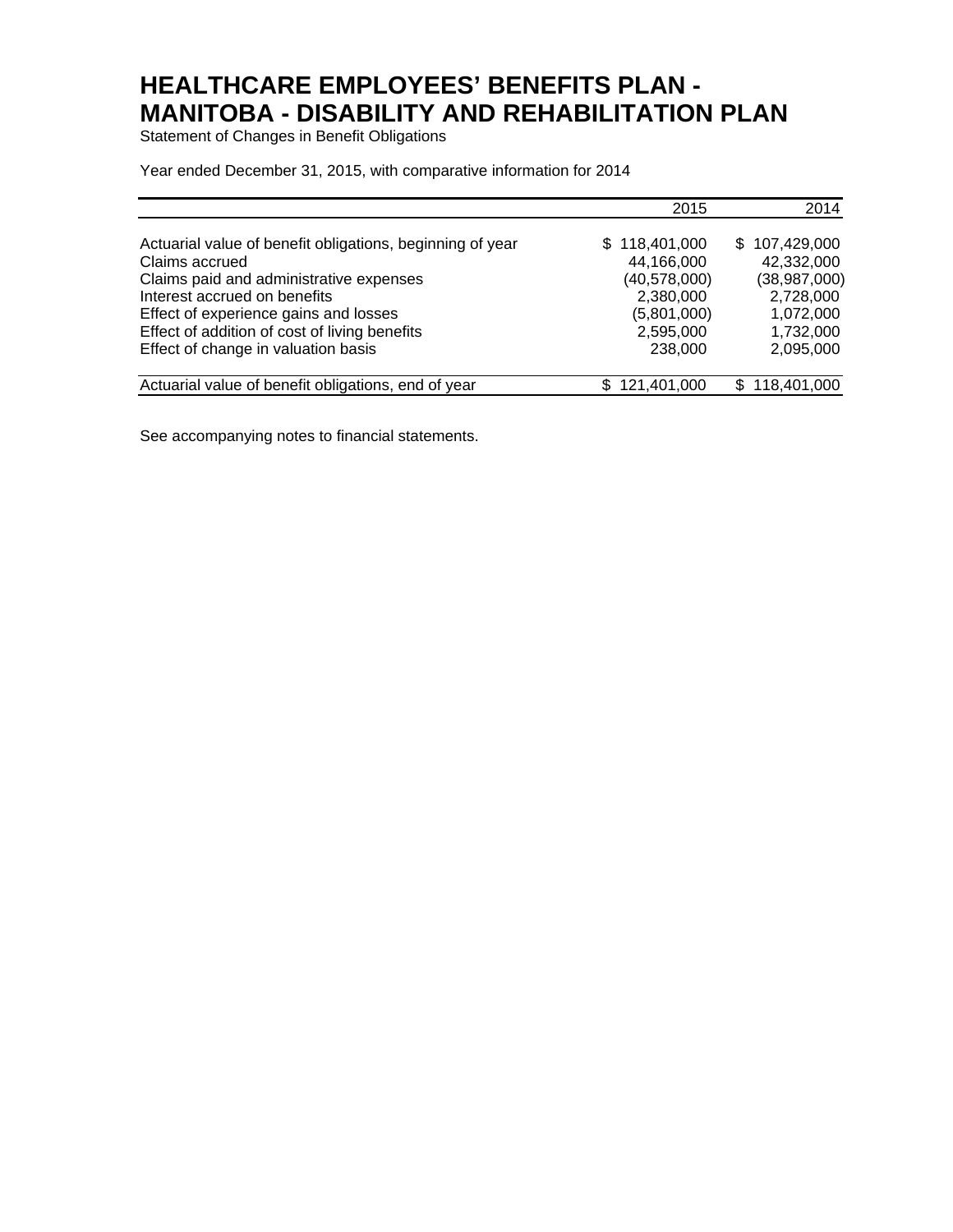Notes to Financial Statements

Year ended December 31, 2015

#### **1. General and description of the Plan:**

The Healthcare Employees' Benefits Plan - Manitoba (HEBP) is jointly trusteed which includes the disability and rehabilitation plan (the Plan) for healthcare employees in Manitoba.

The Plan is registered as a health and welfare trust under the *Income Tax Act* and is not subject to income taxes*.*

The Plan was established on October 1, 1988 to administer the long-term disability plan for employees of participating healthcare facilities of Manitoba. The employees' share of the Plan was insured with Manulife Financial for claims with disability dates on or before May 31, 2002 (Insured Plan). The employers' share of the Plan was self-insured for claims with disability dates on or before May 31, 2002, but administered by Manulife Financial on an Administrative Services Only (ASO Plan) basis. Claims adjudication for the Plan is provided by Manulife Financial for claims with disability dates on or before May 31, 2002. Claims with disability dates on or after June 1, 2002 are self-administered and self-insured.

### **2. Significant accounting policies:**

(a) Basis of presentation:

The Plan follows the Canadian accounting standards for pension plans for accounting policies related to its investment portfolio and benefit obligations. In selecting or changing accounting policies that do not relate to its investment portfolio or benefit obligations, the Plan complies on a consistent basis with Canadian accounting standards for private enterprises.

These financial statements are prepared on a going concern basis and present the aggregate financial position of the Plan as a separate financial reporting entity, independent of the participating employers and members. Only the assets and obligations to members eligible to participate in the Plan have been included in these financial statements. These financial statements do not portray the funding requirements of the Plan or the benefit security of the individual plan members.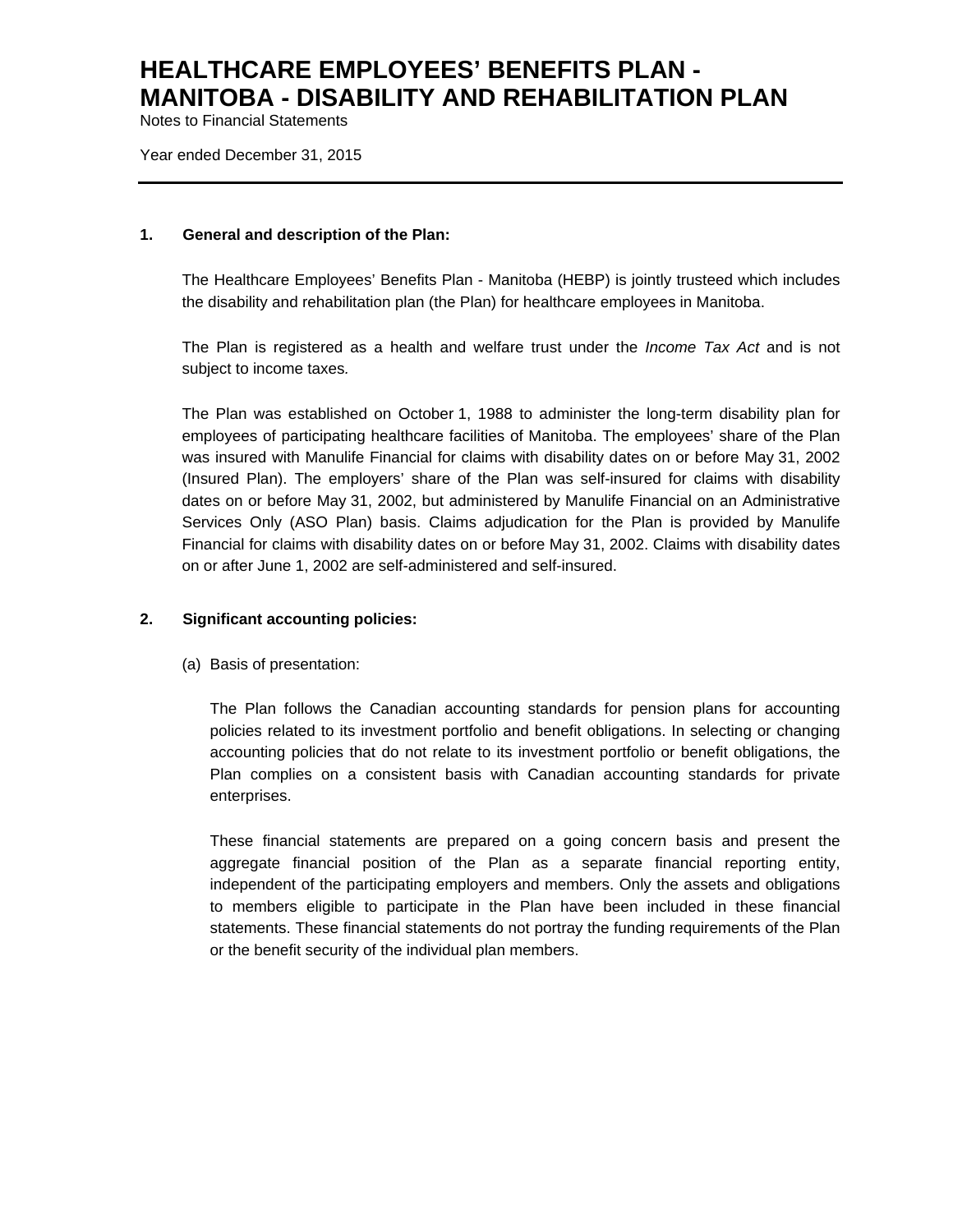Notes to Financial Statements (continued)

Year ended December 31, 2015

### **2. Significant accounting policies (continued):**

(b) Financial instruments:

Financial instruments are recorded at fair value on initial recognition. Freestanding derivative instruments that are not in a qualifying hedging relationship, cash and investments are subsequently measured at fair value. All other financial instruments are subsequently measured at cost or amortized cost, unless management has elected to carry the instruments at fair value. The Plan has elected not to carry any such financial instruments at fair value.

Transaction costs incurred on the acquisition of financial instruments measured subsequently at fair value are expensed as incurred. All other financial instruments are adjusted by transaction costs incurred on acquisition and financing costs. These costs are amortized using the straight-line method.

(c) Fair value measurement:

Fair value is the amount for which an asset could be exchanged, or a liability settled, between knowledgeable, willing parties in an arm's length transaction on the measurement date. The Plan uses closing market price for fair value measurement.

When available, the Plan measures the fair value of an instrument using quoted prices in an active market for that instrument. A market is regarded as active if quoted prices are readily and regularly available and represent actual and regularly occurring market transactions on an arm's length basis.

If a market for a financial instrument is not active, then the Plan establishes fair value using a valuation technique. Valuation techniques include using recent arm's length transactions between knowledgeable, willing parties (if available), reference to the current fair value of other instruments that are substantially the same, discounted cash flow analyses and option pricing models.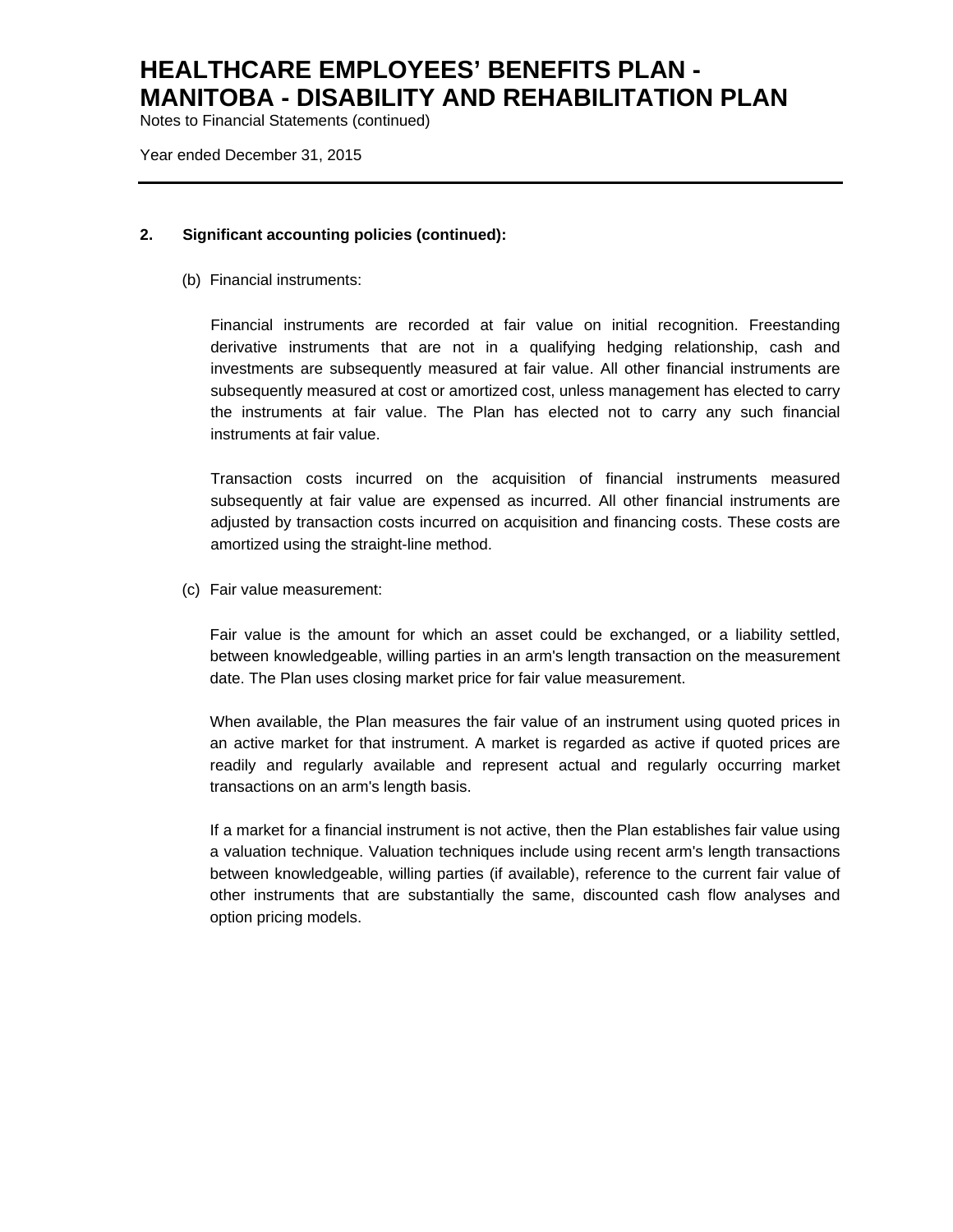Notes to Financial Statements (continued)

Year ended December 31, 2015

### **2. Significant accounting policies (continued):**

All changes in fair value, other than interest and dividend income, are recognized in the statement of changes in net assets available for benefits as part of the current period change in fair value of investments.

Bond pooled funds are recorded at fair values established by the respective fund trustee.

- (d) Investment transactions and income recognition:
	- (i) Investment transactions:

Investment transactions are accounted for on a trade date basis.

(ii) Income recognition:

Investment income includes interest and dividend income. Investment income has been accrued as reported by the issuer of the pooled funds.

(e) Capital assets:

Capital assets are recorded at cost less accumulated amortization. Repairs and maintenance costs are charged to expense. Betterments which extend the estimated useful life of an asset are capitalized. When a capital asset no longer contributes to the Plan's ability to provide services, its carrying amount is written-down to its residual value. Capital assets, which include computer projects, will be amortized on a straight-line basis over three years as the projects are completed.

(f) Premiums:

Premiums recorded in the statement of changes in net assets available for benefits include the employees' and employers' share of the premiums required for the disability coverage. Premiums are recorded on an accrual basis.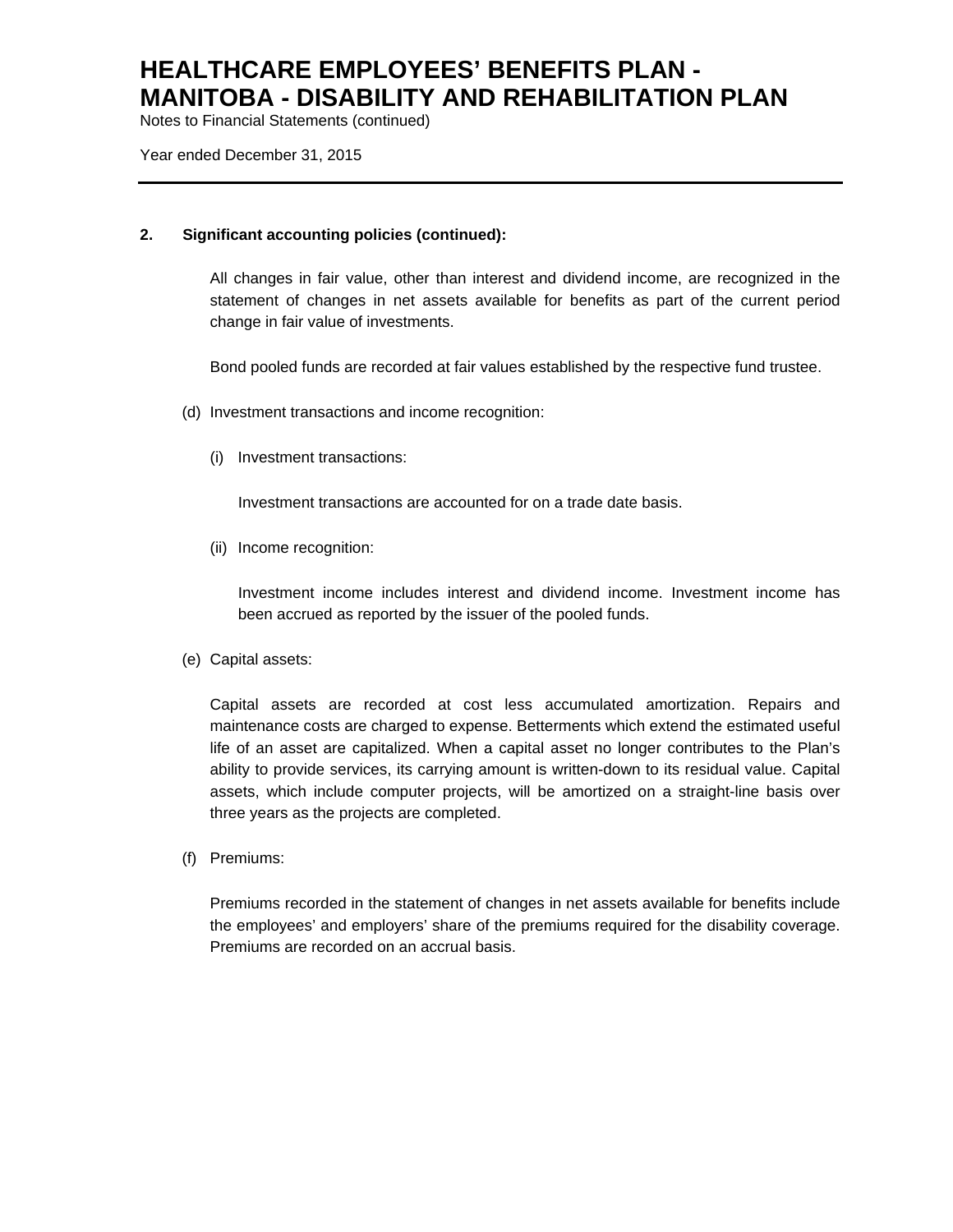Notes to Financial Statements (continued)

Year ended December 31, 2015

### **2. Significant accounting policies (continued):**

(g) Claims:

Claims are recorded in the period in which they are paid or payable. Any claims not paid at fiscal year-end are reflected in claims payable and accrued liabilities.

(h) Use of estimates:

The preparation of financial statements requires management to make estimates and assumptions that affect the reported amounts of assets and liabilities, the disclosure of contingent assets and liabilities at the date of the financial statements and the reported amounts of increases and decreases in net assets during the year. Significant items subject to such estimates and assumptions include the determination of the actuarial value of benefit obligations. Actual results could differ from those estimates.

### **3. Due from Manulife Financial:**

Due from Manulife Financial represents the ASO Plan surplus of \$52,288 (2014 - \$69,963). At May 31, 2002, the Trustees terminated the insured arrangement with Manulife Financial for claims with disability dates on or after June 1, 2002. Manulife Financial holds reserves to fund the fully insured portion of the claims with disability dates on or before May 31, 2002 until the release of all related liabilities.

Interest is earned on the due from Manulife Financial as follows: unrestricted deposit account balance at the month-end 91-day T-bill rate plus 0.5 percent and on cash flows at the average monthly 91-day T-bill rate less 0.5 percent.

Manulife Financial is to provide the Plan with terminal accounting in respect of the Insured Plan for the seventeen year period from June 1, 2002 to May 31, 2019. The deficit of the Insured Plan as at May 31, 2002 will be carried over as the opening balance for the terminal accounting period, with the \$1,800,000 payment applied as a premium payment in the terminal accounting period.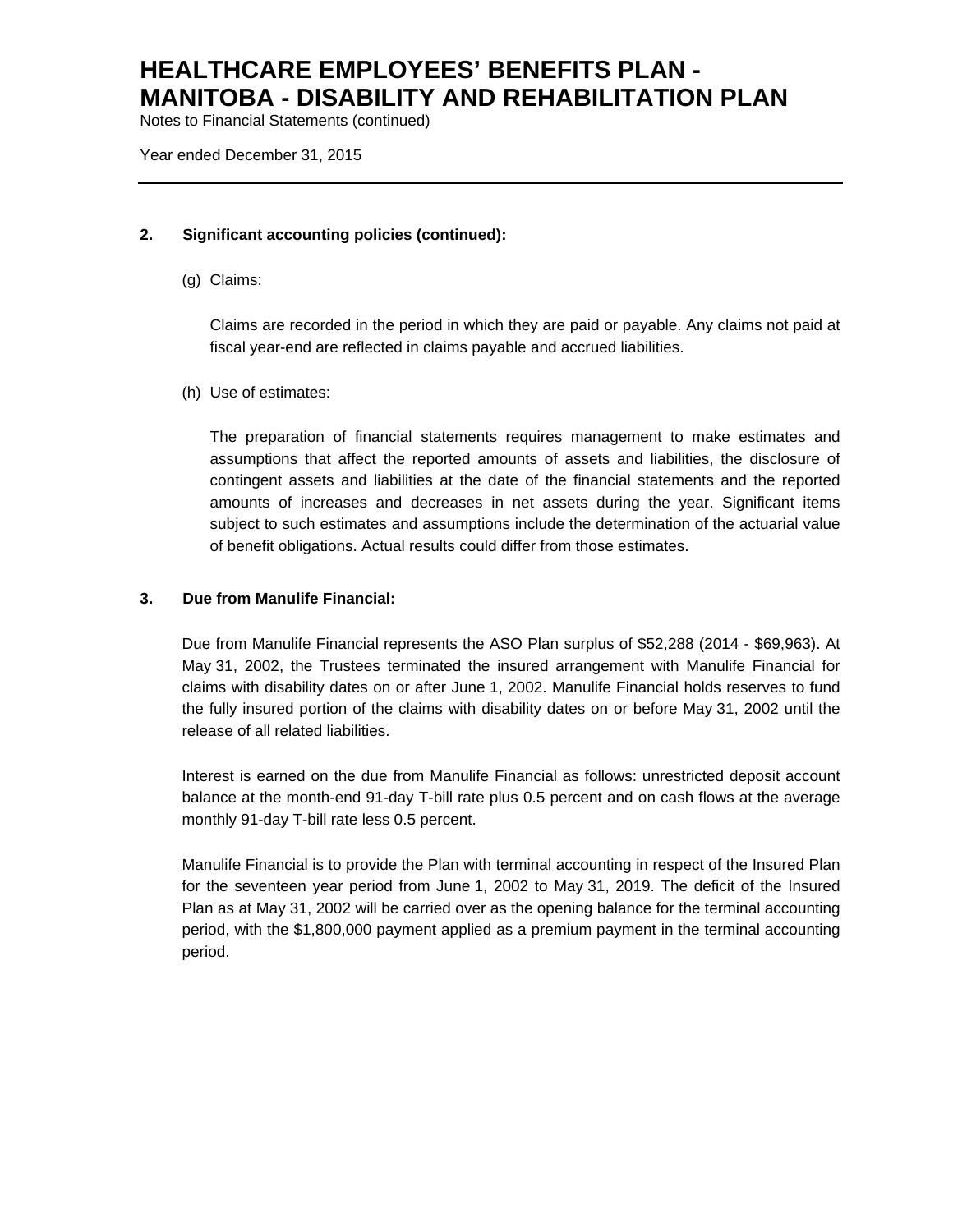Notes to Financial Statements (continued)

Year ended December 31, 2014

### **3. Due from Manulife Financial (continued):**

Any surplus generated during the terminal accounting period will first be applied to the deficit carried forward from May 31, 2002 and any other deficits arising during the terminal accounting period. Manulife Financial is obliged to pay the Plan any remaining surplus at the end of the terminal accounting period within 60 days thereof, together with interest from May 31, 2019 to the date of payment. Should the Insured Plan generate a deficit during the terminal accounting period or generate a surplus that is insufficient to eliminate the deficit existing as of May 31, 2002, no further amounts shall be owing or paid by the Plan in respect of any deficit existing at the end of the terminal accounting period.

### **4. Investments:**

|                   | 2015          | 2014          |
|-------------------|---------------|---------------|
| Bond pooled funds | \$218,570,272 | \$203,831,882 |

Investments are held in bond pooled funds which earned a return of 3.4 percent (2014 - earned a return of 8.5 percent).

#### **5. Administrative expenses:**

|                                                        | 2015                         | 2014                         |
|--------------------------------------------------------|------------------------------|------------------------------|
| Salaries and benefits<br>Other administrative expenses | \$<br>3,709,895<br>1,275,714 | \$<br>3,535,724<br>1,352,085 |
| Investment management fees<br>Legal fees               | 172,009<br>107,871           | 161,390<br>41,060            |
| Trustee and custodial fees<br>Actuarial fees           | 100,700<br>66,566            | 104,971<br>12,746            |
| Audit fees<br>Amortization of capital assets           | 43,341                       | 47,764<br>171,363            |
|                                                        | \$<br>5.476.096              | 5,427,103                    |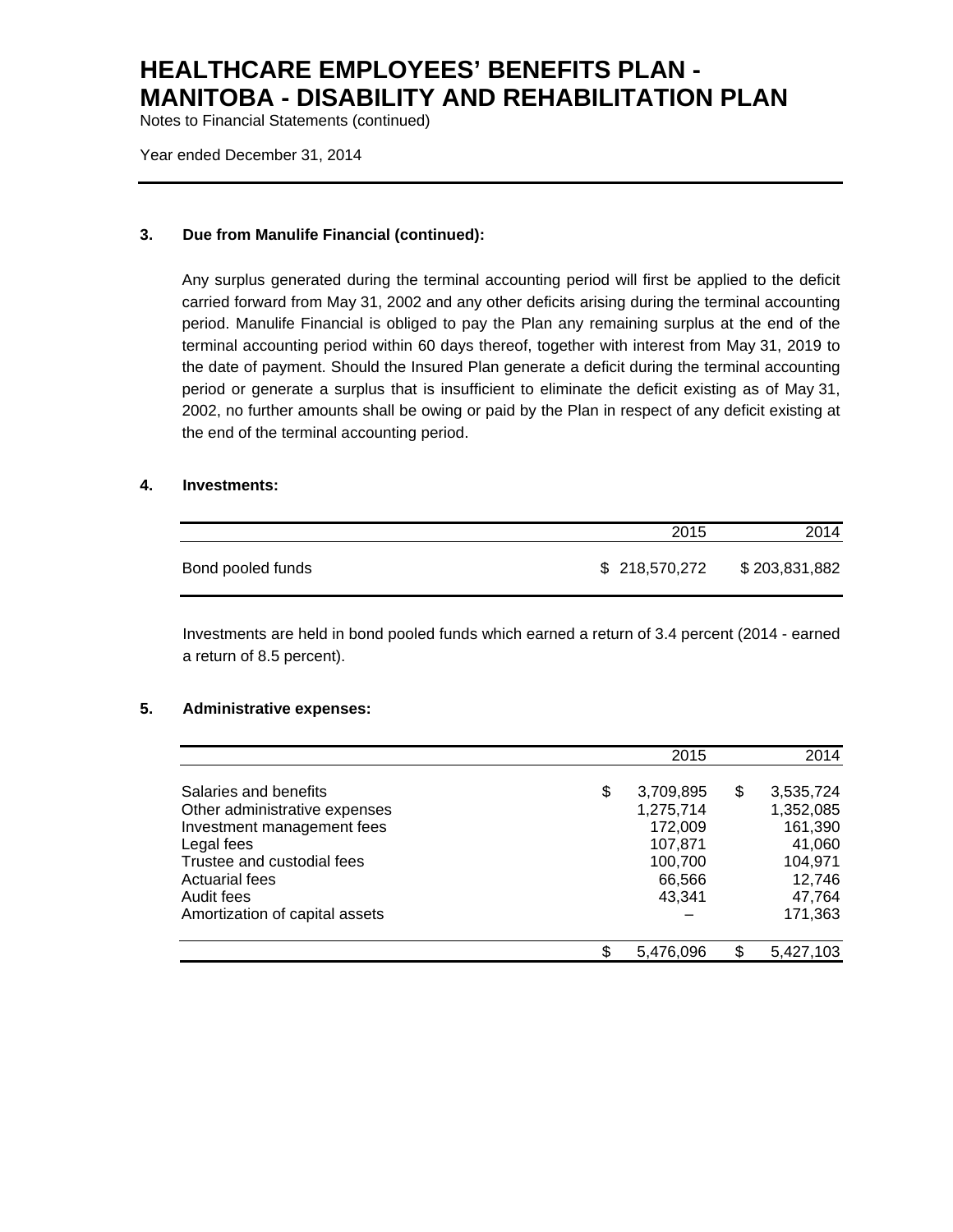Notes to Financial Statements (continued)

Year ended December 31, 2015

#### **6. Role of the actuary:**

The actuary, Morneau Shepell, has been appointed pursuant to the Trust Agreement. With respect to the preparation of financial statements, the actuary has been engaged to carry out an estimation of the Plan's obligations for IBNR and disabled lives to the members. The estimation is made in accordance with accepted actuarial practice and reported thereon to the Board of Trustees. In performing the estimation of the liabilities, which are by their nature inherently variable, assumptions are made as to future claims, members' ages, benefit amounts, rates of recovery and interest rates.

### **7. Obligation for incurred but not reported (IBNR):**

The obligation for IBNR relates to those claims which have been incurred but not reported at the date of the financial statements. This obligation is calculated as the estimated claims cost for six months.

### **8. Benefit obligations - disabled lives:**

The obligation for disabled lives is calculated annually by Morneau Shepell, an independent actuary, under each plan for every disabled member receiving benefits. As at December 31, 2015, the date of the most recent actuarial valuation, the actuarial value of benefit obligations for disabled benefits was \$121,401,000 (2014 - \$118,401,000). It reflects the liability for future benefit payments and is developed on the basis of the member's age, benefit amount and normal rates of recovery and an assumed interest rate of 1.76 percent (2014 - 1.98 percent). The next actuarial valuation will be prepared as at December 31, 2016.

### **9. Excess of net assets available for benefits over benefit obligations:**

The Board of Trustees has approved the establishment of a stabilization reserve consisting of the claims fluctuation reserve, operational risk reduction reserve, and investment reserve. The claims fluctuation reserve has been established at an amount equal to 10 percent of the current year's premiums and is fully funded. The operational risk reduction reserve has been established at an amount equal to 10 percent of the current year's premiums. The investment reserve has been established at an amount equal to 10 percent of the current year's disabled life reserve plus IBNR. At December 31, 2015, the Board of Trustees has restricted \$23,100,000 (2014 - \$22,300,000) of the excess of net assets available for benefits over benefit obligations for these reserves.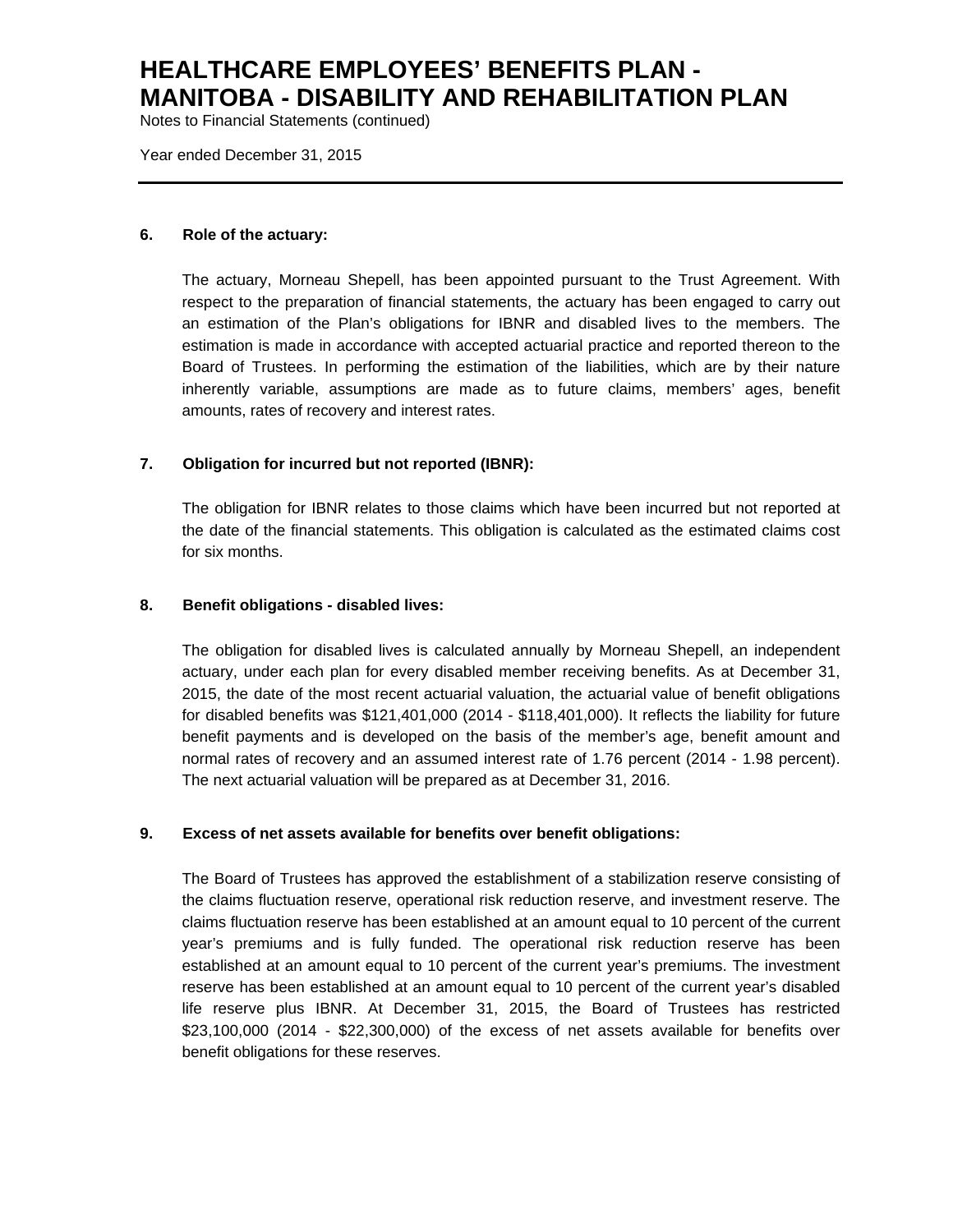Notes to Financial Statements (continued)

Year ended December 31, 2015

#### **10. Capital management:**

The main objective of the Plan is to sustain a certain level of net assets, including internally restricted funds, in order to meet the obligations of the Plan. The Plan fulfills its primary objective by adhering to specific investment policies outlined in its Statement of Investment Policies and Procedures (the SIPP), which is reviewed annually by the Plan. The Plan manages net assets by engaging knowledgeable investment managers who are charged with the responsibility of investing existing funds and new funds (current year's employee and employer contributions) in accordance with the approved SIPP. Increases in net assets are a direct result of investment income generated by investments held by the Plan and contributions into the Plan by eligible employees and by the employers. The main use of net assets is for claim payments to eligible Plan members.

#### **11. Risk management:**

- (a) Market risk:
	- (i) Interest rate risk:

Interest rate risk arises from the possibility that changes in interest rates will affect future cash flows or fair values of financial instruments. The Plan's fixed income investments are exposed to the risk that the value of interest-bearing investments will fluctuate due to changes in the level of market interest rates. The Plan's exposure to interest rate risk is concentrated in its investment in the bond pooled funds. To properly manage the Plan's interest rate risk, appropriate guidelines on the weighting and duration for fixed income investments are set and monitored.

The remaining terms to contractual maturity of fixed income investments at December 31 are as follows:

|                                       | 2015                         | 2014                      |
|---------------------------------------|------------------------------|---------------------------|
| One to five years<br>After five years | \$100,552,498<br>118.017.774 | 95,509,931<br>108.321.951 |
| Total market value                    | \$218,570,272                | \$203,831,882             |

As at December 31, 2015, if the prevailing interest rates were raised or lowered by 100 basis points, with all other factors held constant, net assets would likely have decreased or increased, respectively, by approximately \$20,534,000 (2014 - \$20,070,000). The Plan's interest rate sensitivity was determined based on portfolio weighted duration.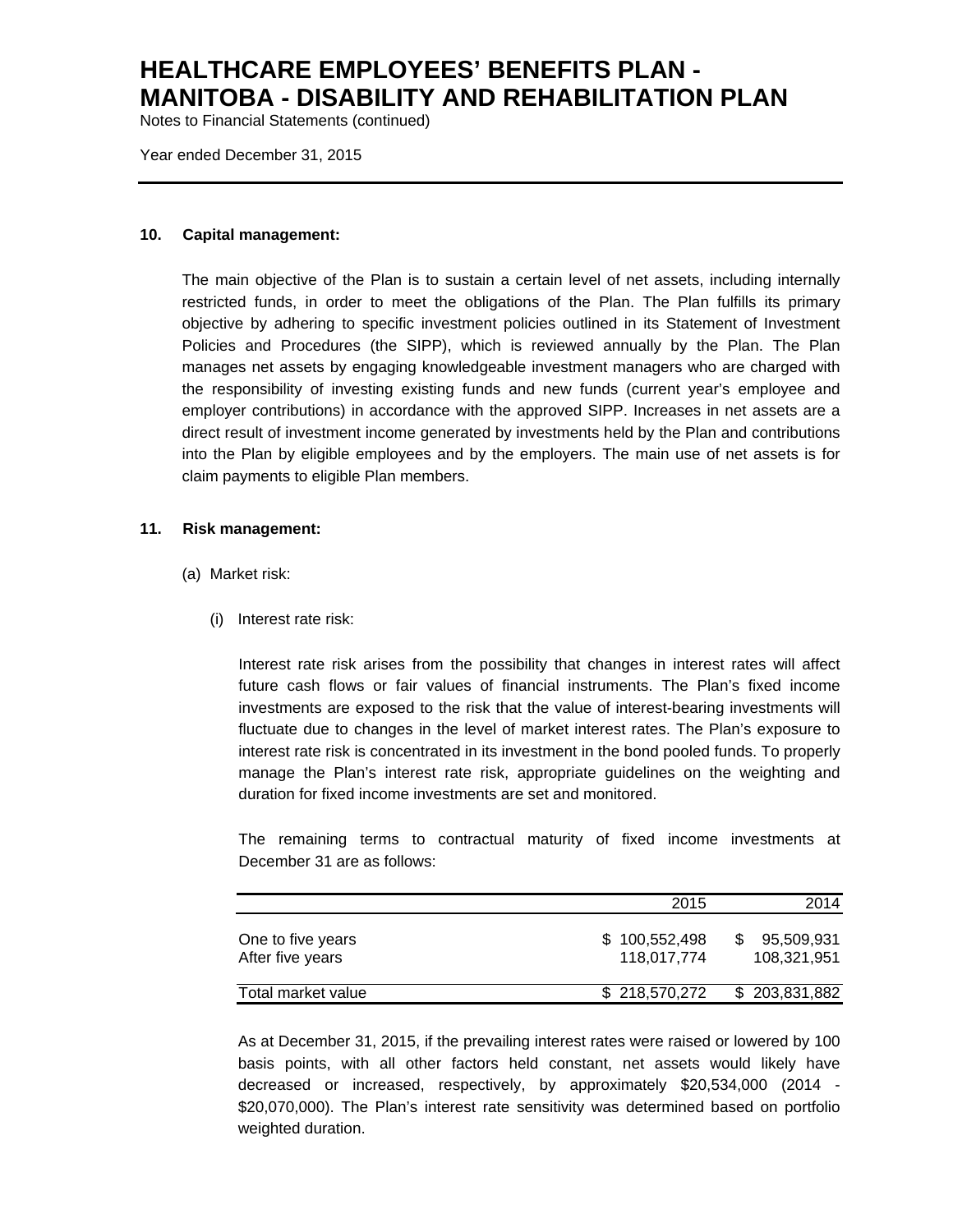Notes to Financial Statements (continued)

Year ended December 31, 2015

#### **11. Risk management (continued):**

(ii) Foreign currency and other price risk:

The Plan believes it is not exposed to foreign currency or any other price risk in relation to the Plan's financial instruments.

(b) Credit risk:

The Plan is exposed to credit risk, which is the risk that a counterparty will be unable to pay amounts in full when due or requested. The Plan's greatest concentration of credit risk is in its fixed income securities. The fair value of the fixed income securities includes consideration of the creditworthiness of the debt issuer. All transactions in listed securities are settled or paid for upon delivery using approved brokers. The risk of default is considered minimal, as payment is made on a purchase once the securities have been received from the broker. For sales transactions, the securities are released once the broker has made payment.

The breakdown of the Plan's bond pooled funds by credit ratings from various rating agencies is presented below:

|                        |    | 2014<br>2015 |        |    |             |         |
|------------------------|----|--------------|--------|----|-------------|---------|
| Credit rating          |    | Fair value   |        |    | Fair value  |         |
| AAA                    | \$ | 68,187,678   | 31.2%  | \$ | 65,615,553  | 32.2%   |
| AA                     |    | 59,653,428   | 27.3%  |    | 48.045.963  | 23.5%   |
| A                      |    | 60,101,012   | 27.5%  |    | 60,465,762  | 29.7%   |
| <b>BBB</b>             |    | 27,861,152   | 12.8%  |    | 12.243.952  | $6.0\%$ |
| <b>BB</b>              |    | 1.528.301    | 0.7%   |    | 1.647.368   | $0.8\%$ |
| B                      |    | 489.542      | 0.2%   |    | 13,775,968  | $6.8\%$ |
| Not rated              |    | 749.159      | 0.3%   |    | 1,335,704   | $0.7\%$ |
| Short-term investments |    |              |        |    | 701.612     | 0.3%    |
|                        |    |              |        |    |             |         |
|                        | S  | 218,570,272  | 100.0% | \$ | 203,831,882 | 100.0%  |

Credit risk associated with premiums and other receivables is minimized due to their nature. Premiums are collected from participating members through the payroll process. In 2015, a provision for doubtful other receivables of \$14,057 (2014 - \$89,724) has been recorded.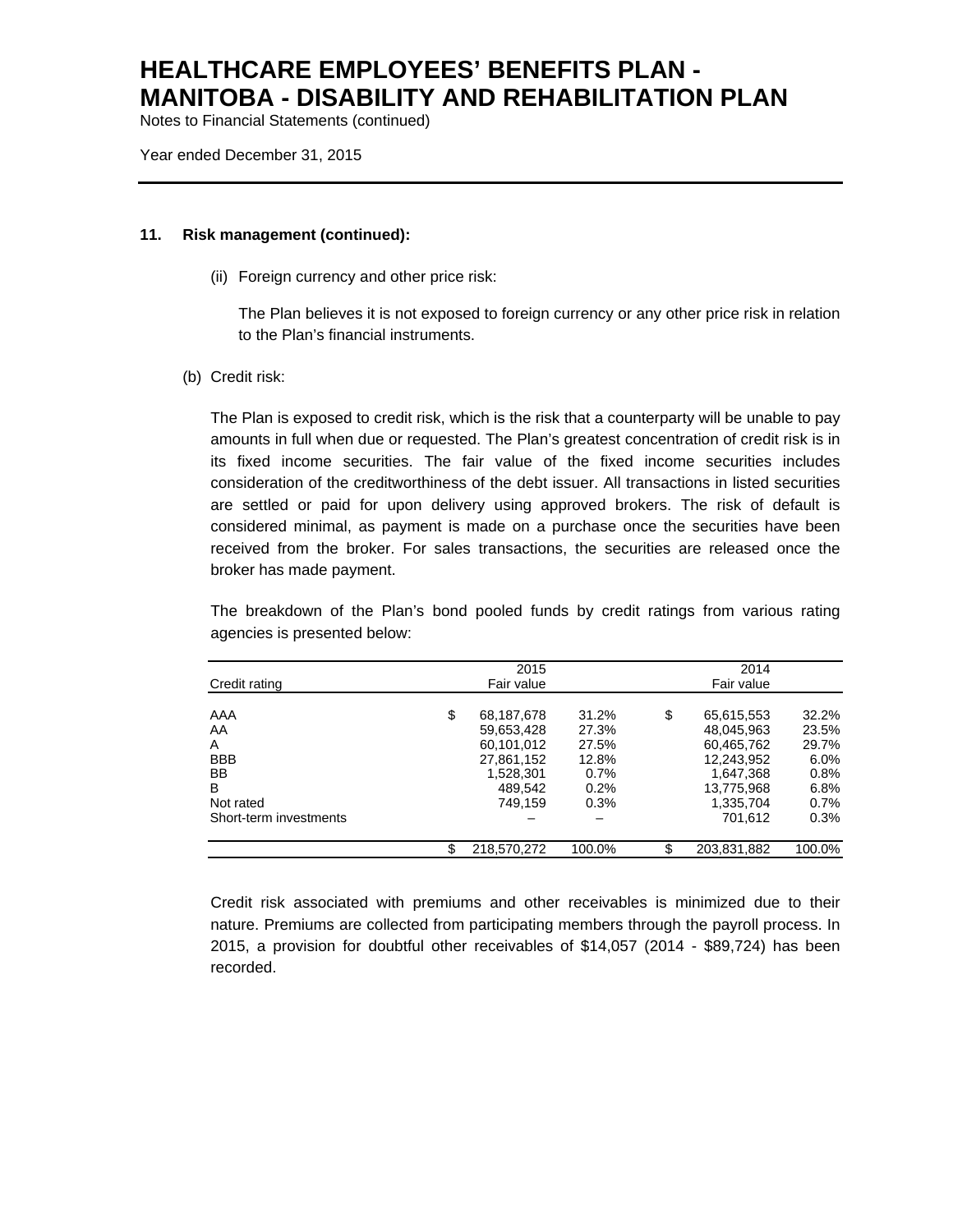Notes to Financial Statements (continued)

Year ended December 31, 2015

#### **11. Risk management (continued):**

(c) Liquidity risk:

Liquidity risk is the possibility that investments of the Plan cannot be readily converted into cash when required. The Plan may be subject to liquidity constraints because of insufficient volume in the markets for the securities of the Plan or other securities may be subject to legal or contractual restrictions on their resale. Liquidity risk is managed by investing the majority of the Plan's assets in investments that are traded in an active market and can be readily disposed. The Plan's claims payable and accrued liabilities and due to HEPP balances have contracted maturities of less than one year.

(d) Claims and premiums risk:

The nature of the unpaid claims is such that the establishment of obligations is based on known facts and interpretation of circumstances, on a case by case basis, and is therefore a complex and dynamic process influenced by a variety of factors.

Consequently, the establishment of obligations and premium rates relies on the judgment and opinions of a number of professionals, on historical precedent and trends, on prevailing legal, economic, social and regulatory trends and on expectations as to future developments. The process of determining premium rates and reserves necessarily involves risks that the actual results will deviate, perhaps substantially, from the best estimates made.

### **12. Fair value of financial instruments:**

The fair value of the financial assets and liabilities of the Plan approximates their carrying value due to their short-term nature (except cash and investments which are stated at fair value, note 4).

The Plan's assets which are recorded at fair value are required to be classified into one of three levels, depending on the inputs used for valuation. The hierarchy of inputs is summarized below:

- Level 1 Quoted prices (unadjusted) in active markets for identical assets or liabilities.
- Level 2 Inputs other than quoted prices included in Level 1 that are observable for the asset or liability, either directly (i.e. as prices) or indirectly (i.e. derived from prices).
- Level 3 Inputs for the asset or liability that are not based on observable market data (unobservable inputs).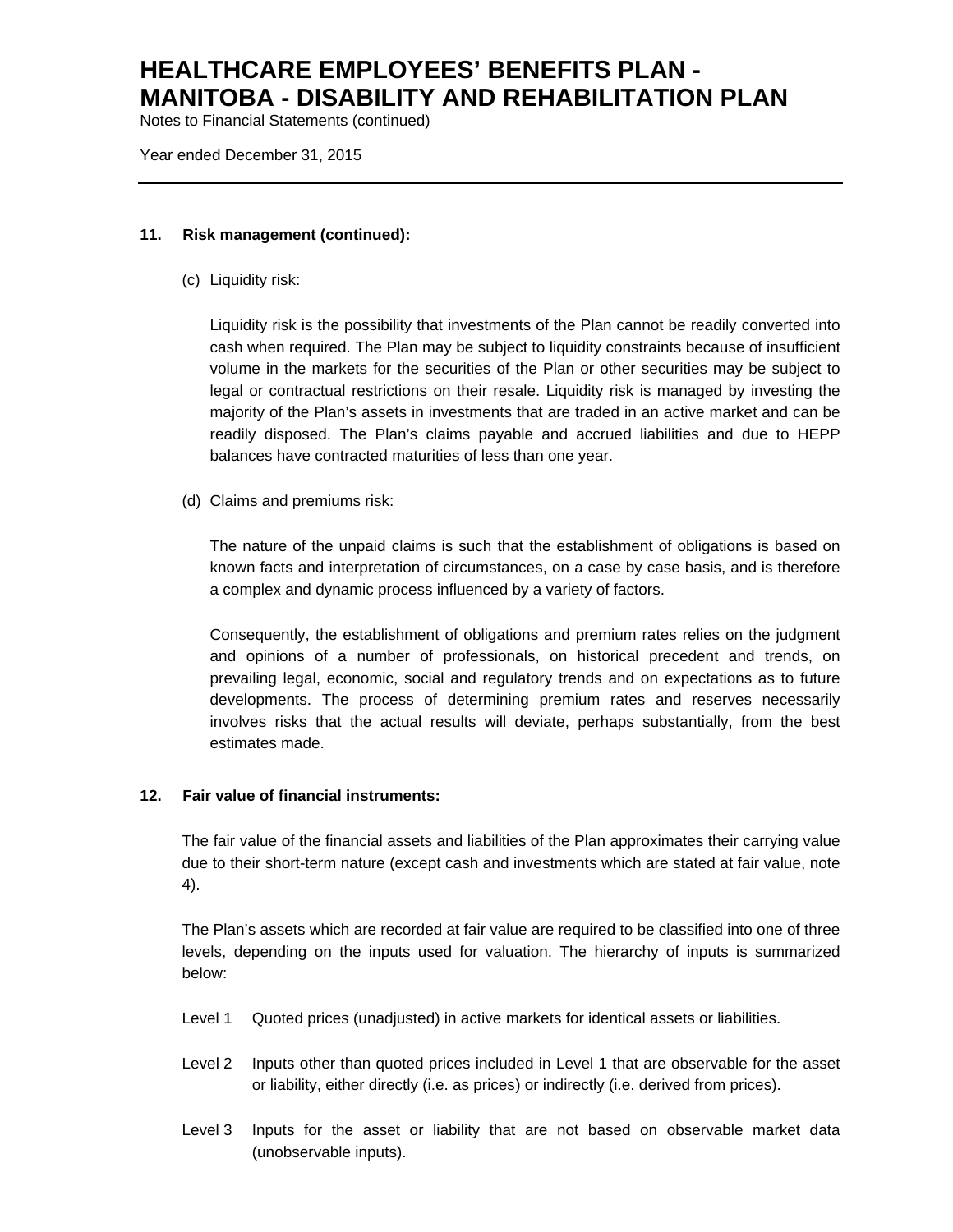Notes to Financial Statements (continued)

Year ended December 31, 2015

### **12. Fair value of financial instruments (continued):**

Changes in valuation methods may result in transfers into or out of an investment's assigned level.

The following is a summary of the classifications used as of December 31 in valuing the Plan's investments carried at fair value:

| December 31, 2015         | Level 1                       | Level 2           | Level 3 | Total                          |
|---------------------------|-------------------------------|-------------------|---------|--------------------------------|
| Cash<br>Bond pooled funds | \$<br>5,251,136<br>49,044,954 | \$<br>169,525,318 | \$      | \$<br>5,251,136<br>218,570,272 |
|                           | \$<br>54,296,090              | \$<br>169,525,318 | \$      | 223,821,408                    |
| December 31, 2014         | Level 1                       | Level 2           | Level 3 | Total                          |
|                           |                               |                   |         |                                |
| Cash<br>Bond pooled funds | \$<br>9,031,199<br>40,005,551 | \$<br>163,826,331 | \$      | \$<br>9,031,199<br>203,831,882 |
|                           | \$<br>49,036,750              | \$<br>163,826,331 | \$      | 212,863,081                    |

There were no transfers between Level 1 and Level 2 in the years ended December 31, 2015 and 2014.

### **13. Related party transactions:**

HEBP and the Healthcare Employees' Pension Plan - Manitoba (HEPP) have a certain number of common trustees and a cost sharing agreement to allocate certain costs based on factors such as square footage, number of employees and time usage. The balance due to HEPP is non-interest bearing, and has no fixed terms of repayment.

### **14. Commitment:**

The Plan leases office space under various operating leases with varying expiry dates up to December 31, 2020. The Plan's allocation of annual lease payments to expiry is as follows:

| 2016 | \$<br>271,000   |
|------|-----------------|
| 2017 | 271,000         |
| 2018 | 272,000         |
| 2019 | 264,000         |
| 2020 | 264,000         |
|      |                 |
|      | 1,342,000<br>\$ |